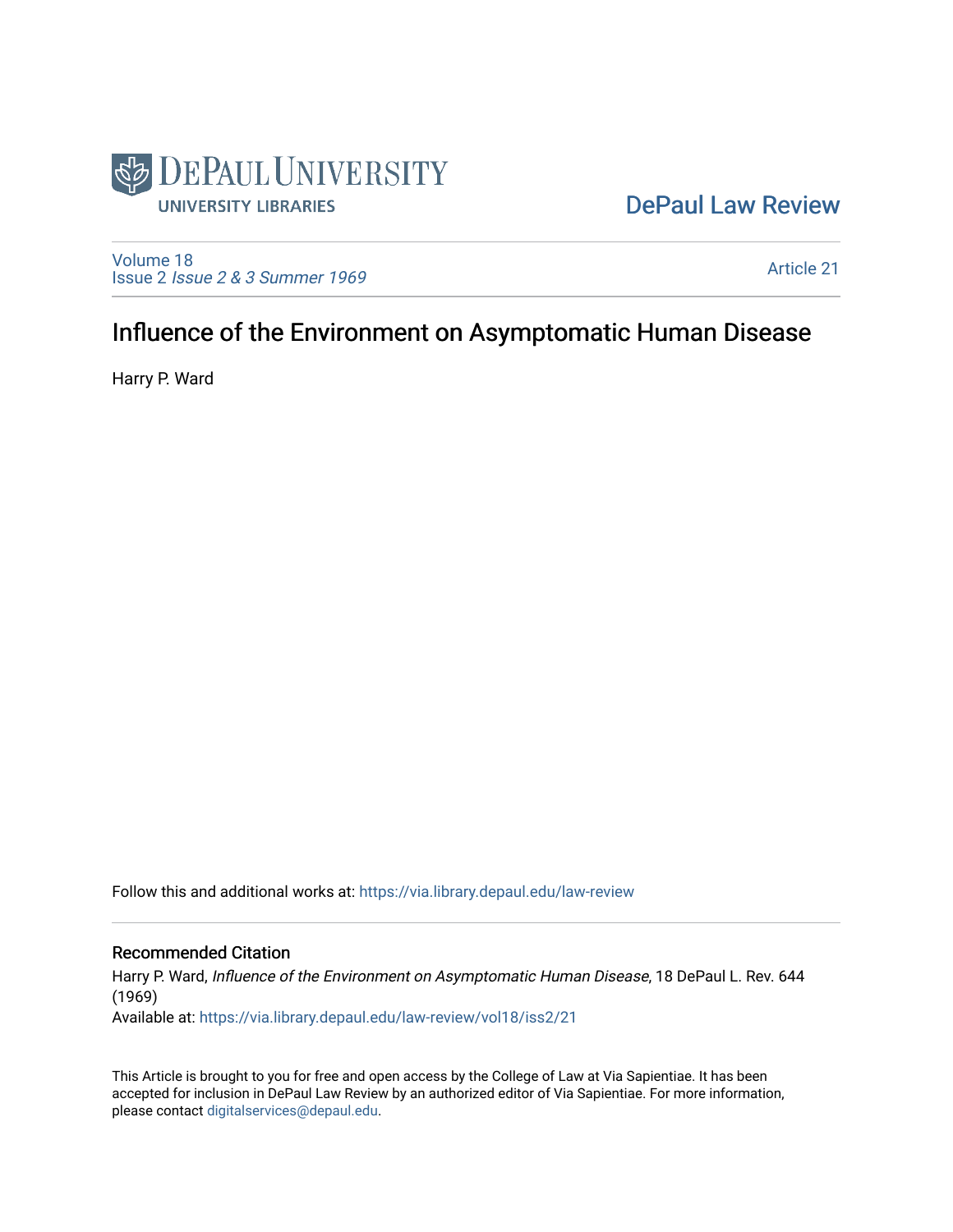# INFLUENCE OF THE ENVIRONMENT ON ASYMPTOMATIC HUMAN DISEASE

### **HARRY** P. WARD, **M.D.\***

HE CONCEPT of altering the incidence and the effect of a disease by a change in the *external* or *internal* environment of the patient is well established. The incidence of insect-borne disease (e.g., malaria, yellow fever) has been reduced by the elimination of the mosquito vector, a change of the *external* environment. The survival of patients with pneumonia has been increased markedly by the use of antibiotics (a change of the *internal* environment). A relatively recent medical concept is the unmasking of a disease heretofore asymptomatic or "occult," as a result of a change in the environment. The disease may be either inherited or acquired, but in both cases, the patient and the physician are unaware of an underlying abnormality until a specific environmental change produces overt symptoms.

#### **INFLUENCE** OF ENVIRONMENT **ON INHERITED ABNORMALITIES**

The inheritance of man is determined by the information that is carried on forty-six chromosomes located in the nucleus of each cell. Each chromosome consists of thousands of genes that have been intermixed during the evolution of man through a variety of mechanisms: (a) mutation of a gene, which is a change in a specific inherited character; (b) recombination of chromosomes in which separate chromosome strands are exchanged; and (c) random distribution of chromosomes in reproduction. The consequence of these alterations is a human that is biochemically unique, yet amazingly similar to other members of his species.

<sup>\*</sup> **DR.** WARD *is Chief of Medical Service at the Veterans Administration Hospital in Denver, Colorado. He is an Associate Professor of Medicine at the University of Colorado School of Medicine.* **DR. WARD** *received his B.A., magna cum laude, from Princeton University, his M.D. from the University of Colorado School of Medicine, and his M.S. from the University of Minnesota. He is a Diplomate of the American Board of Internal Medicine, a Fellow of the American College of Physicians, and a member of the American Society for Nuclear Medicine, American Society of Hematology and the American Federation for Clinical Research.* **DR. WARD** *has written fifteen articles which have appeared in various medical journals.*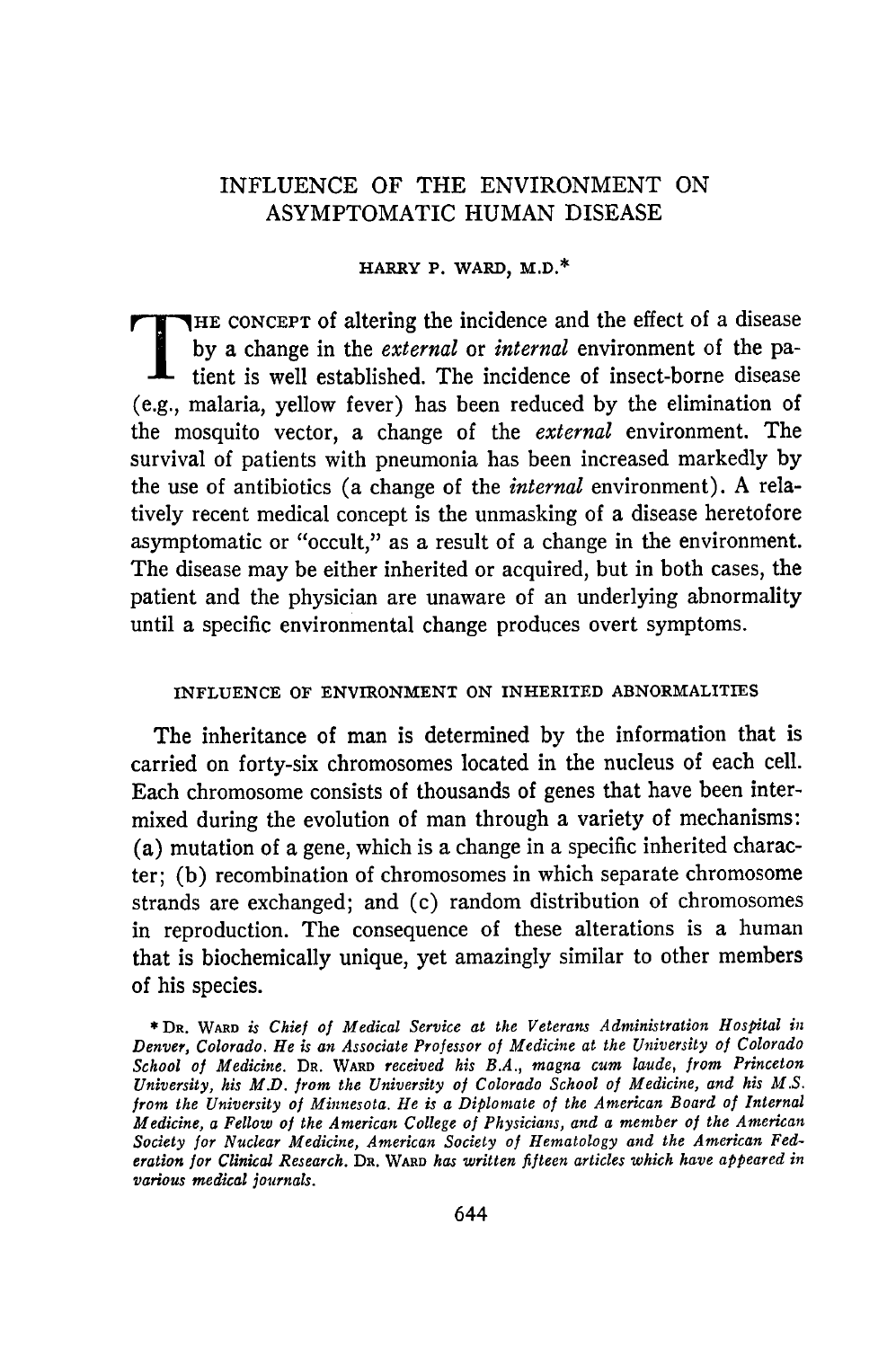The expression of each inherited characteristic is modified by other inherited characteristics and by the environment. For example, the inheritance of high intelligence is not expressed if the patient also inherits the gene for phenylketonuria, a disease that is characterized by mental deficiency. Therefore, abnormalities in the inherited constitution of an individual have a great variability in the degree of expression:<sup>1</sup>

- (a) *Asymptomatic and without consequences.* These inherited abnormalities are without known human disease and are laboratory curiosities (e.g., the inability to taste thiourea compounds, hereditary webbing of toes).
- (b) *Symptomatic to a moderate or lethal degree.* Such inherited abnormalities are overtly symptomatic during the life span of the patient. The inherited disease may be expressed at infancy (e.g., phenylketonuria, mongolism), or as an adult (e.g., gout, diabetes mellitus).
- (c) *Asymptomatic except for environmental alterations.* Changes in the internal or external environment result in the overt expression of a previously asymptomatic inherited disease, occasionally resulting in death. This category represents the largest and, unfortunately, the most poorly understood group.

#### ALTERATION OF **INTERNAL** ENVIRONMENT

The term "pharmacogenetics" was introduced by Vogel in 1959<sup>2</sup> to indicate a study of genetically determined variance which is revealed by an altered response to specific drugs. A classical example of pharmacogenetics is the severe hemolytic anemia induced in certain patients by drugs. Destruction of red blood cells, hemolytic anemia, by drugs is a well-known clinical event that has been observed by physicians for centuries. Since drugs are used in patients suffering from disease, some of which can cause anemia, the importance of the drug, as a cause of anemia, was not appreciated until the 1940's. During World War **II,** a large program for the testing of antimalarial drugs in human volunteers was launched. These volunteers were without

**<sup>1</sup> STANBURY,** WYNGAARDEN **&** FREDRICKSON, THE METABOLIC BASIS OF INHERITED DISEASE 3 (2d **ed.** 1966).

**<sup>2</sup>**Vogel, *Moderne Probleme der Humangenetik,* 12 ERGEBN. **INN. MED.** KINDERtlETLK 52 (1959).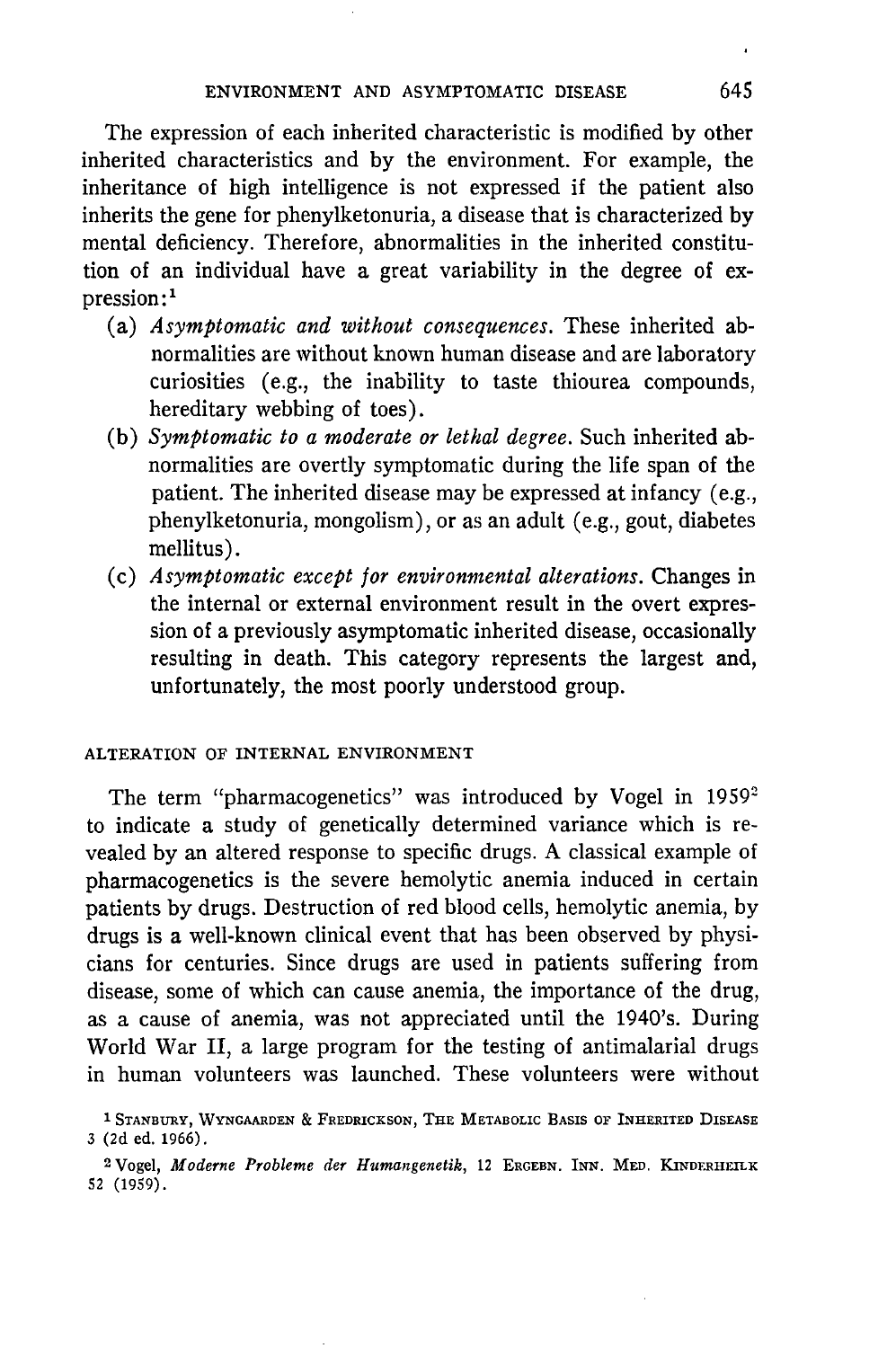disease and it was noted that in some of the patients an acute hemolytic anemia occurred.' Subsequent studies of the biochemistry of the sensitive red blood cells have shown that the major abnormality is a deficiency of an enzyme in sugar metabolism called glucose 6 phosphate dehydrogenase  $(G6PD)$ .<sup>4</sup> A deficiency of this enzyme results in a cell that can not maintain itself in an environment of certain drugs (antimalarials, sulfonamides, etc.). Certain agents such as aspirin can induce hemolysis of G6PD-deficient cells, but only in huge doses. The patient who is sensitive to this type of drug reaction has an entirely normal life expectancy unless exposed to an ordinarily harmless drug. The erythrocyte abnormality is asymptomatic or "occult," and is only expressed when the internal environment is altered.

A similar abnormality that has been reported recently is an inherited deficiency of pseudocholinesterase, an enzyme in the body that is important in nerve conduction.5 In 1952, a drug, Suxamethonium, was introduced as a rapid acting, short duration muscle relaxant to be used during surgery. Several patients exhibited a marked sensitivity to the drug. Normally, the drug causes muscle relaxation of two to three minutes; in a few patients, a marked sensitivity to the drug was found with extreme muscle relaxation and associated lack of respiration (apnea) for as long as three hours. This unusual reaction is the result of a deficiency of pseudocholinesterase, an inherited enzyme. A number of families with this abnormality have been studied and the patients are entirely healthy with a normal life expectancy, unless exposed to an ordinarily harmless drug during the course of surgery.

Physicians always have recognized a rare, "idiosyncratic" reaction that can occur with drugs. An idiosyncratic reaction is an unusual reaction that is totally dissimilar to the expected pharmacologic reaction of the drug. A typical example of this type of reaction is illustrated by the drug Chloramphenicol (Chloromycetin<sup>n</sup>). This drug is an effective antibiotic and has been used in millions of patients for infectious diseases. The pharmacologic property of the antibiotic is to kill bacteria by interference with the metabolism of the infecting organism.

**5** Lehmann & Liddell, *Pseudocholinesterase Deficiency and Some Other Pharmacogenetic* Disorders, in THE METABOLIC BASIS OF INHERITED DISEASE 1356 (2d ed. 1966).

**<sup>3</sup>** Dern, Weinstein, LeRoy, Talmage & Alving, *The Hemolytic Effect of Primaquine,* 43 J. LAB. CLIN. MED. 303 (1954).

<sup>4</sup> Beutler, *Glucose-6-Phosphate-Dehyrogenase Deficiency and Nonspherocytic Congenital Hemolytic Anemia,* 2 SEm. **N** HEMAT. 91 (1965).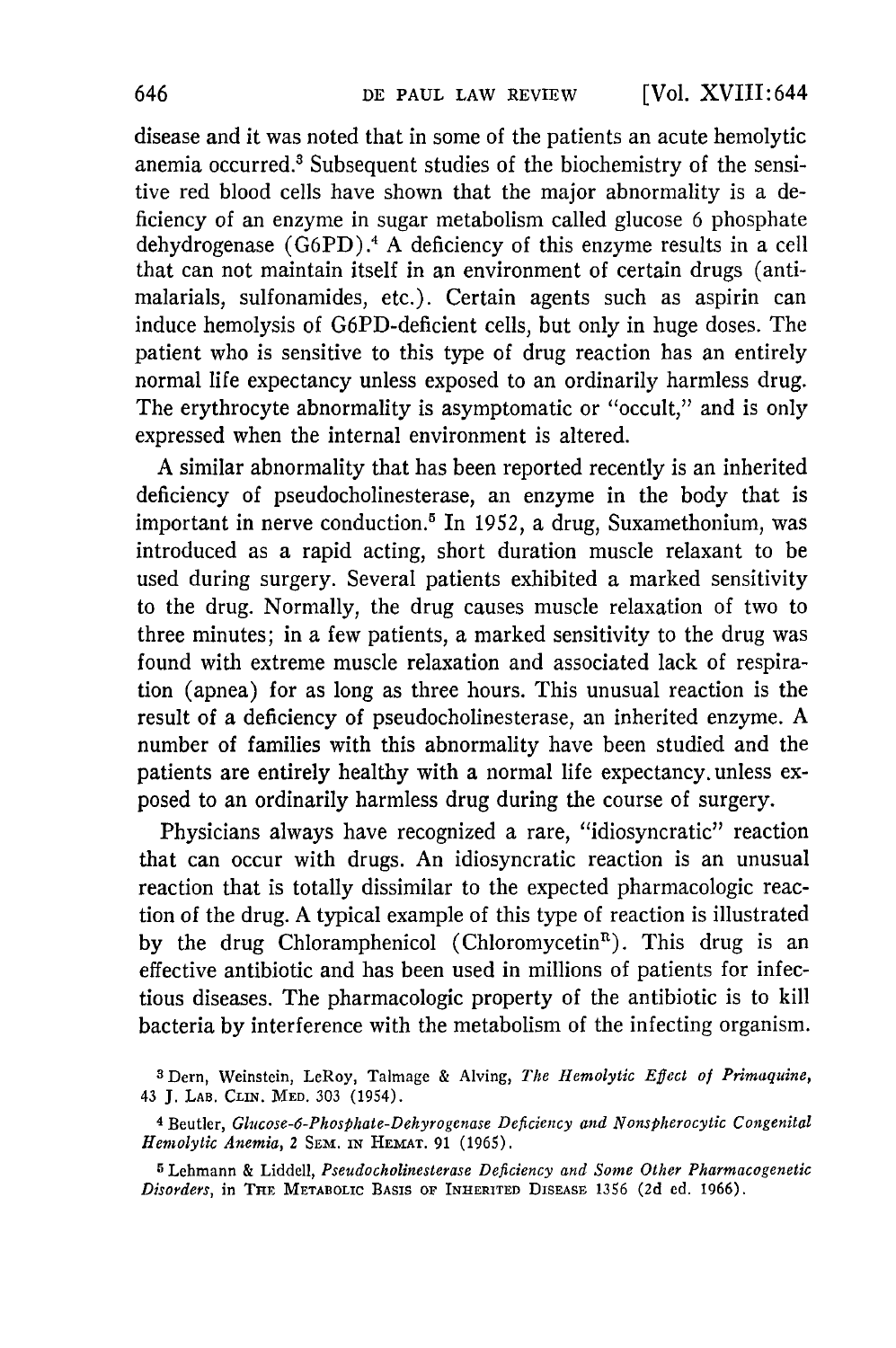The normal cells of the body are influenced to a slight degree by the drug and a mild depression of the normal red cell and white cell count occurs.<sup>6</sup> Rarely, an idiosyncratic reaction occurs and all of the bone marrow cells of the patient are destroyed, a condition called aplastic anemia. This condition has a mortality of nearly one hundred per cent and Chloramphenicol is currently the major recognized cause of aplastic anemia in the United States. The occurrence of aplastic anemia in these patients is not related to the dosage of Chloromycetin or the condition of the patient at the time the drug is given. In addition, there is no way for the physician to identify the patient in whom this dread reaction will occur. The reaction has an estimated frequency of one in 10,000 patients; a frequency similar to the frequency of phenylketonuria, an inherited abnormality. The rarity of the idiosyncratic reaction suggests an inherited abnormality in the patient is made manifest by the drug.

With the discovery of new drugs for human disease, many pharmacogenetic abnormalities will be identified. The problem of causation of disease is difficult to evaluate when the reaction to the drug is a manifestation of a pre-existing inherited disease. Informed consent from patients for the use of all drugs that may cause idiosyncratic reactions would place an impossible burden on the physician and the patient, would seriously interfere with medical practice, and would not significantly reduce the frequency of this type of reaction.

## ALTERATION OF EXTERNAL ENVIRONMENT

The role of the external environment in manifesting an inherited disease is graphically illustrated by the role of trauma in the patient with hemophilia, an inherited disease that causes bleeding. The role of the environment in this abnormality was recognized as long ago as the sixth century A.D. when it was stated in the Tract Yebamoth of the Babylonian Talmud that all boys whose brothers had bled following circumcision were exempted from this rite. Today, the inherited pattern of this disease is well established. An abnormal gene is carried on the sex chromosome and is transferred from the asymptomatic, carrier mother to fifty per cent of her sons. The affected male can

**<sup>6</sup>**Ward, *The Effect of Chloramphenicol on RNA and Hemesynthesis in Bone Marrow Cultures,* **68 J. LAB. CLIN.** MED. 400 **(1966).**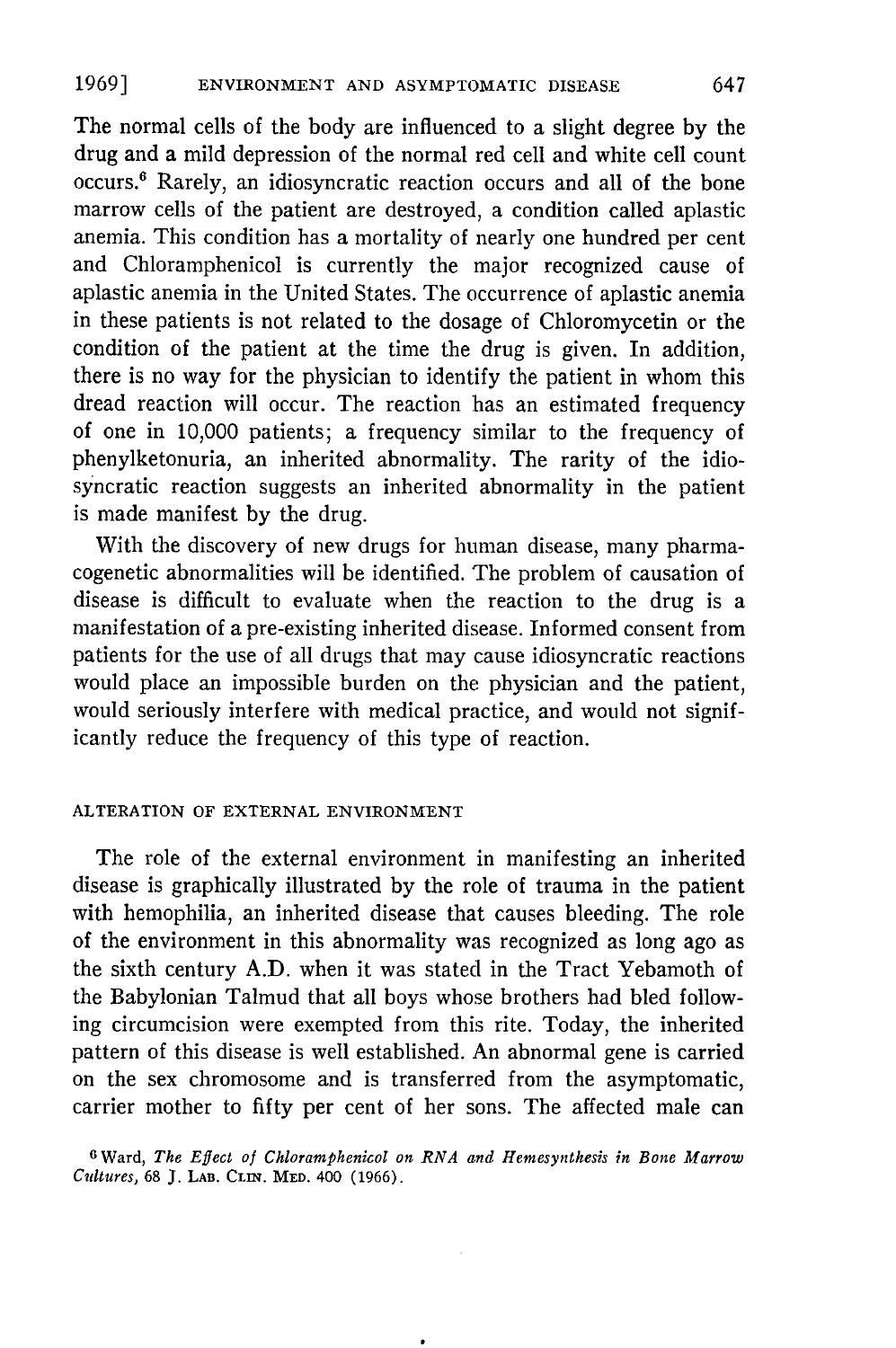expect a long-term survival unless the external environment (i.e., trauma) supervenes.

Another interesting example of the influence of the external environment on an inherited disease is illustrated by patients with an abnormal hemoglobin, the protein in red cells that carries oxygen. The structure of hemoglobin is inherited and the majority of the white race carries the same form of hemoglobin, called hemoglobin A. In certain areas of Africa, a different form of hemoglobin called hemoglobin S (sickle hemoglobin) is carried in the population. This type of hemoglobin probably has survived the influence of natural selection because a red cell with hemoglobin S is more resistant to infestation with malaria, an obvious survival advantage in Africa. A patient with one hundred per cent hemoglobin **S,** a homozygous S inheritance, has a shortened natural survival because of the propensity of red cells with this type of hemoglobin to spontaneously adopt a "sickle" shape instead of the normal round form. The sickled red cells aggregate in small clots, blocking circulation to vital organs, and, eventually, causing death. Individuals with the heterozygote or carrier form of sickle cell disease have fifty per cent S hemoglobin and fifty per cent A hemoglobin. The amount of normal A hemoglobin is sufficient to prevent spontaneous sickling and a normal life survival is expected. In World War II, many Negro troops transported in non-pressurized airplanes had the sudden onset of severe, diffuse pain, anemia, and occasionally, death. An intensive study of this problem showed that these soldiers had heterozygote sickle cell disease, the asymptomatic trait. Further investigation established that low oxygen tension (e.g., high altitude) causes red cells with fifty per cent S hemoglobin to "sickle." The asymptomatic, occult inherited disease becomes symptomatic and a threat to life by a change in the external environment. The following case is an example of this problem:

A 34-year-old Negro was admitted to Colorado General Hospital for a two-hour history of severe, left upper abdominal pain and shortness of breath that occurred at the top of Pikes Peak, an altitude of approximately 14,000 feet. The patient had been in excellent health all of his life and had gained national fame as a high school athlete, an All-American football player, a national record holder in track and field events, and a professional football player. He was currently employed by a major corporation as a sales representative and was in Colorado for a sales meeting at the time of his trip to Pikes Peak. On admission, the physical examination was remarkable for severe, left upper abdominal pain and splinting of the left chest with respirations. Laboratory evaluation showed a mild anemia with obvious sickle-cell heterozygote state. Subsequent studies demonstrated that this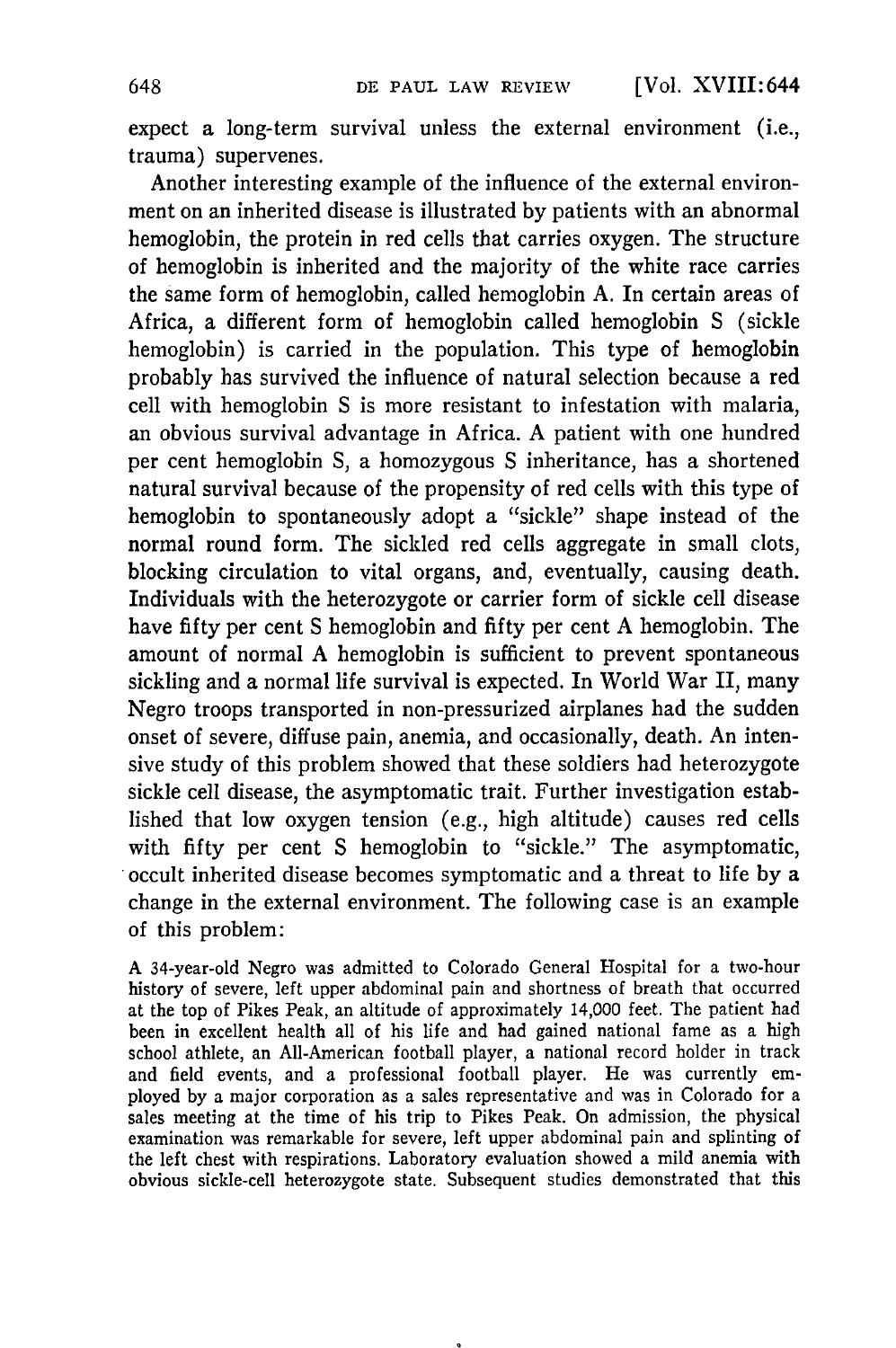patient had suffered an infarction or a blood clot in the spleen and had a mild left lower lung pneumonia because of his inability to take a deep breath due to severe splenic pain. The patient improved during the following seven days and was discharged from the hospital without further therapy. He was advised to avoid environments with a low oxygen tension because of the sickle cell trait.

The influence of the environment on asymptomatic inherited mental diseases is speculative at this time. A possible link between an abnormal chromosome number and criminal behavior was suggested in 1965 when an XYY chromosome complement was detected in nearly four per cent of the inmates at a maximum security prison in Scotland. Several recent chromosome surveys of newborns indicate that the XYY karotype may occur in as many as one in three hundred males. If this high frequency is confirmed by additional studies, the role of the environment in the cause of criminal behavior and the role of a protective environment as a therapy for the genetically-fated criminal must be re-evaluated by society.

## **INFLUENCE** OF ENVIRONMENT **ON** ACQUIRED **DISEASE**

The natural history of acquired disease has a predictable pattern. All of us have observed the syndrome of the "flu" with a short, asymptomatic incubation period of three to seven days; initial, sharply demarcated symptoms of fever, chills and stuffy nose; a symptomatic duration of three days; and complete recovery. The majority of human disease follows this simple pattern but with a greatly expanded scale. The asymptomatic or incubation period may be measured in decades instead of days and resembles the hidden portion of an iceberg. Recent evidence suggests that even leukemia<sup>7</sup> and cancer<sup>8</sup> may have a long asymptomatic period. The ability of the physician to diagnose a disease during the incubation period is poor primarily because of the limitations of current diagnostic methodology and the functional reserve capacity of all organs of the body.

Methods of diagnosis in human disease have advanced rapidly in the past fifty years. Although the physician is still highly dependent upon a history and a physical examination of the patient, a large armamentarium of blood, urine, X-ray and radioisotope methodology

**<sup>7</sup>** Ward & Block, *Myeloid Metaplasia-A Reevaluation* [to **be** published in **SYMPOSIUM ON MYELOPROLIFERATIVE** DISORDERS OF ANIMALS **AND MAN** (Battelle Memorial **Institute)].**

**<sup>8</sup>** Garland, **Coulson &** Wollin, *The Rate of Growth and Apparent Duration oj Untreated Primary Bronchial Carcinoma,* **16** CANcER 694 **(1963).**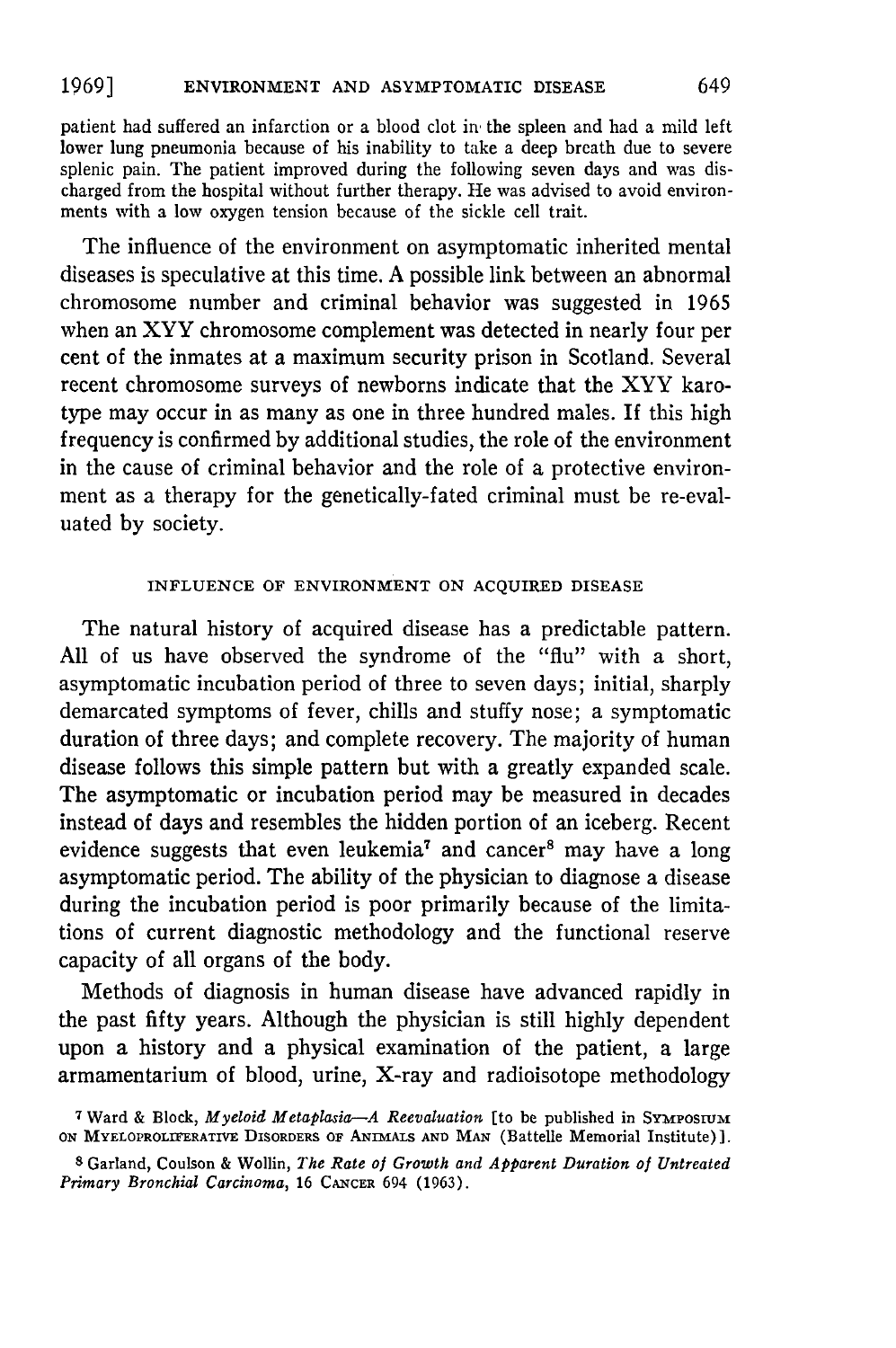is available. The value of a routine yearly physical examination is based on the ability of medical science to diagnose disease in the asymptomatic period. Advances have been made, but a normal physical examination and laboratory evaluation does not exclude significant disease. Unfortunately, a patient may have a heart attack within minutes or days of a normal electrocardiogram. This does not indicate failure of the electrocardiogram, but only demonstrates that the electrical impulses recorded by the electrocardiogram are normal until the death of heart muscle. The process that causes the death of heart muscle is atherosclerosis (hardening of the arteries), a process that takes decades. The electrocardiogram is unable to detect the progression of atherosclerosis and only detects the end result, a myocardial infarction. A similar limitation in diagnostic methodology is demonstrated by reliance on the chest X-ray to exclude lung disease. An abnormality in the chest must reach a significant size before it can be separated from the mottled background of the normal lung. Studies in several medical centers have shown that cancer of the lung may exist for as long as twelve years before the diagnosis can be established in the chest X-ray.9



function of an organ and the measure ment of a common metabolic product of the organ. For example, kidney function and level of urea in the blood; liver function and level of bilirubin in the blood.

The functional reserve capacity of an organ is a fundamental, biological feature of all organs of the body. The relationship is hyperbolic. An analysis of the properties of a hyperbolic function shows that organ function can be reduced to greater than fifty per cent of normal before standard methods of measurement detect a significant abnormality. This has obvious importance in survival; an individual can lose one kidney (reduction of 50% of kidney organ

*9 Supra* note **8.**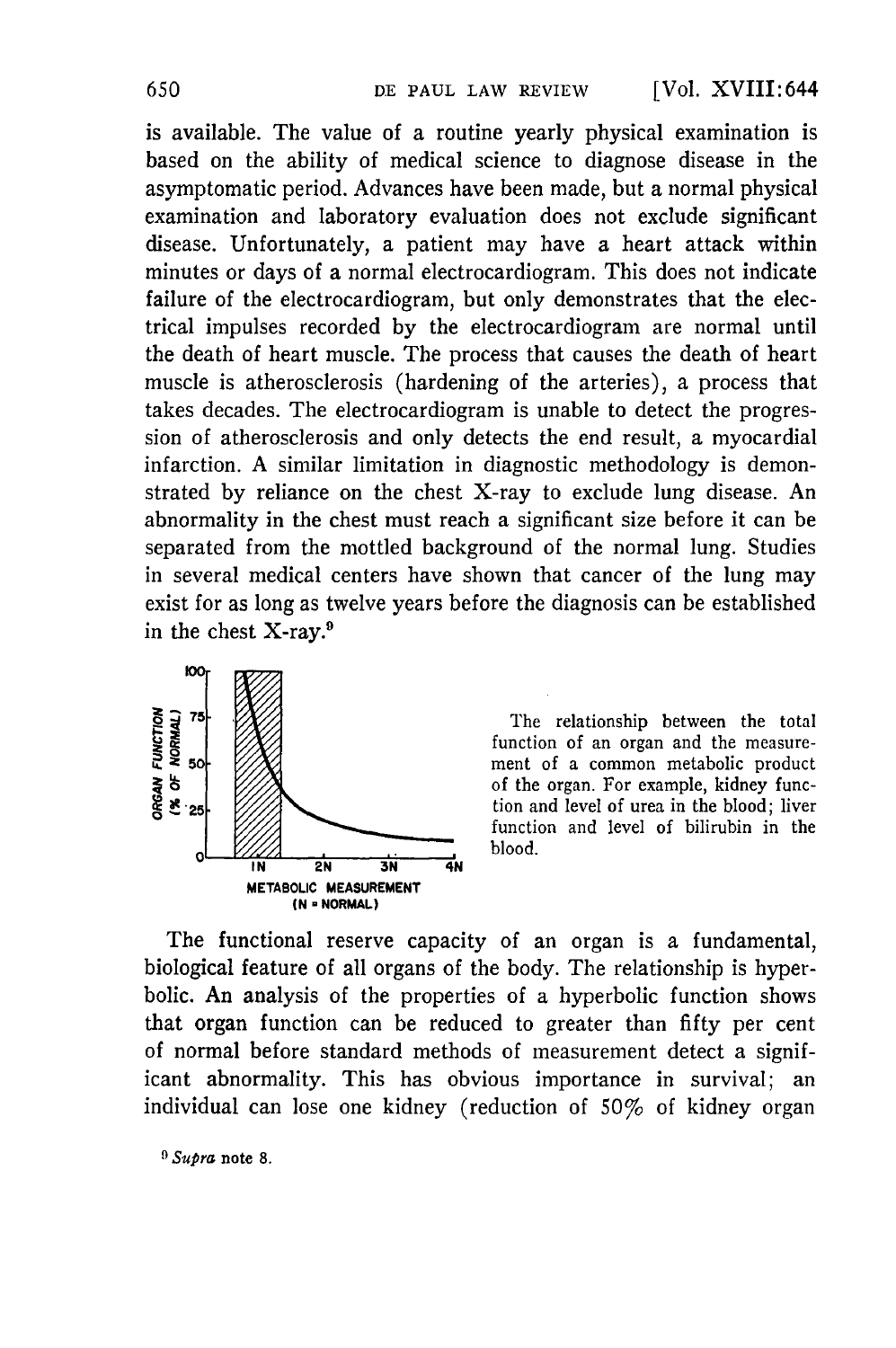function) and have a normal urea (a metabolic measurement of the kidney). This biological law forms the basis for renal transplantation. The donor, who is left with one kidney, and the recipient, who receives one kidney, are entirely normal without symptoms of uremia.

The same hyperbolic relationship is found with the heart, lung, or liver. A serious degree of impairment, as much as seventy per cent in some organs, can exist without symptoms in the patient and without routine laboratory measurements indicating a disease. When the functional reserve of an organ has reached a critical level, minor changes in the internal or external environment that would be insignificant to a normal organ may result in overt clinical manifestations of the occult disease.

#### ALTERATION OF INTERNAL ENVIRONMENT

A change in the internal environment in a patient with asymptomatic acquired disease may lead to explosive and sometimes fatal reactions. The reactions can be divided into two major categories: (1) increased sensitivity of a deceased target organ to drugs, and (2) failure of normal breakdown or excretion of drugs due to disease in a nontarget organ.

A diseased organ frequently has an increased sensitivity to the action of a drug. The increased activity may represent increased entry of the drug into the diseased cell or accentuation of the action of the drug on a biochemical process within the diseased cell. The heightened effect of the drug occurs at a dosage level that is easily and safely tolerated by a normal cell or organ. A common example of this problem is illustrated by the drug digitalis. This drug has been used for over one hundred fifty years in the treatment of congestive heart failure and remains today the most effective method of therapy for this common disease. A standard dosage of therapy has been determined in medical practice that provides a wide safety margin, the difference between a toxic level and a therapeutic level. Patients with certain forms of heart disease (e.g., primary myocardiopathy, cor pulmonale) are exquisitely sensitive to the effects of this drug and the usual drug dosage may cause a toxic level and result in death.

The majority of drugs used in medical practice are metabolized or excreted by the liver or kidney. These drugs may be used for a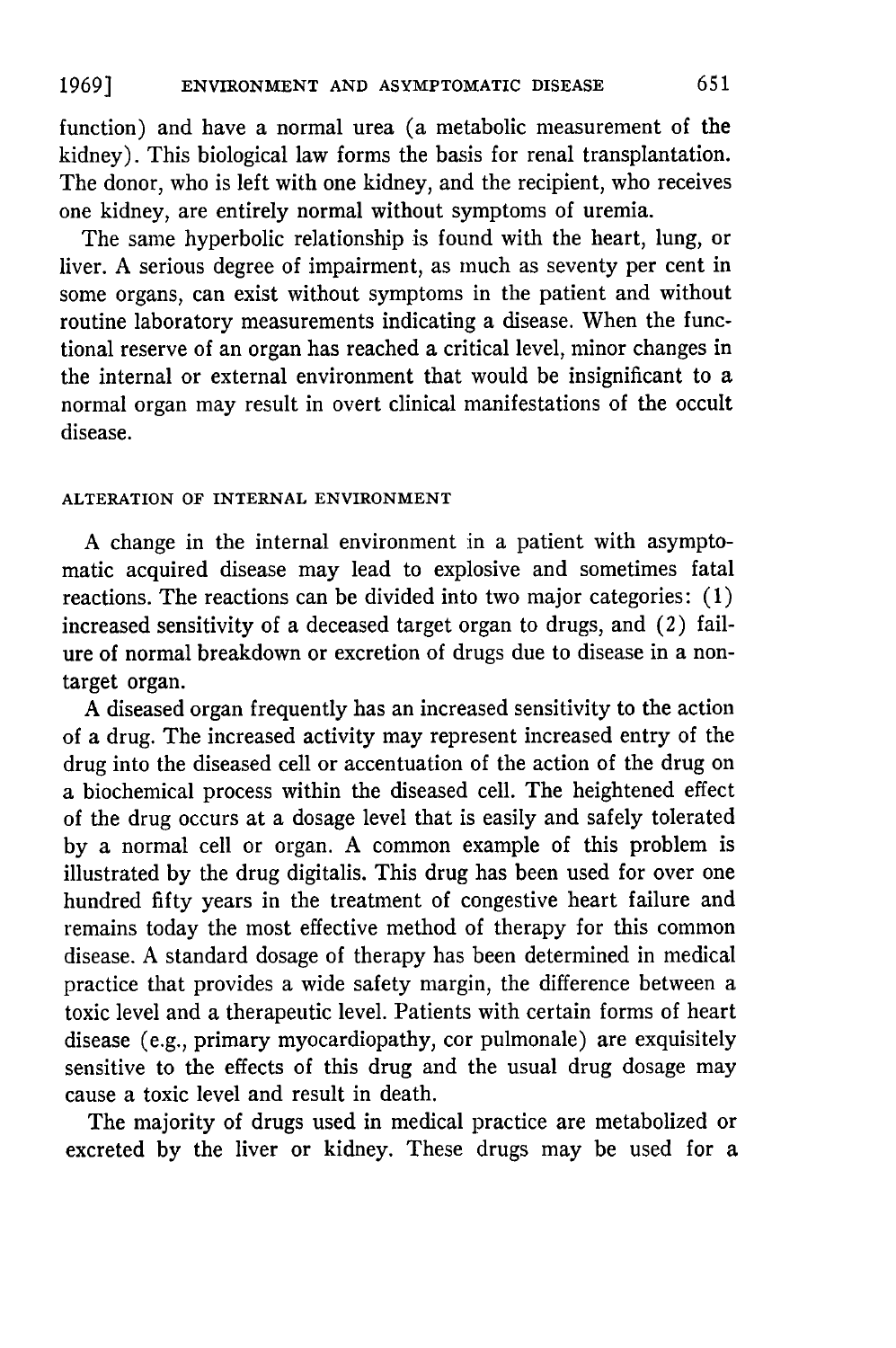Ġ.

target organ elsewhere in the body, but because the level of the drug depends upon its metabolism within the body, a toxic level of the drug results from disease in the nontarget organ. The antibiotics streptomycin, kanamycin and polymyxin are excreted by the kidneys and in normal patients these antibiotics are virtually nondetectable in the blood four hours after injection. When the kidney is diseased, the excretion of these drugs is impaired and a significant level of streptomycin may be measured in the blood twenty-five to thirty hours after injection.<sup>10</sup> The elevated level of streptomycin is toxic and side effects such as ototoxicity (deafness) can occur. Unless the physician is aware of significant renal disease, a standard therapeutic dose level in this type of patient is a toxic level.

A similar problem is encountered when using a drug that is metabolized by the liver in a patient with asymptomatic occult liver disease. The liver is the major site of metabolism of several of the barbiturates. A diseased liver, but a liver not producing symptoms, is unable to excrete barbiturates and a high level is produced by an innocuous dosage. A barbiturate sleeping pill given to a patient with liver disease may result in a state of unconsciousness for several days and cause death.

A recent group of drug problems has been described that represents cross interference between two drugs. This problem has been recognized previously but an explanation has not been apparent. Recently, a large number of drugs have been found to stimulate their own metabolism or the metabolism of other compounds. The stimulation of metabolism represents an increase of specific enzymes in the cell induced by the drug. This phenomenon is referred to as "enzyme induction"<sup>11</sup> and will be an important medical field of the future. An example of enzyme induction in man is the observation that barbiturates accelerate the metabolism of dicoumarin anticoagulants. A patient receiving dicoumeral has a decreased level of anticoagulant activity when barbiturates are given. This effect requires that the dosage of dicoumeral be increased to achieve an adequate level of anticoagulation. Serious toxicity results if the enzyme stimulator (e.g., phenobarbital) is withdrawn and the anticoagulant is continued at the same dose that was used when phenobarbital was being given.

**<sup>10</sup>**Weinstein **&** Dalton, *Host Determinants of Response to Antimicrobial Agents,* **279 N. ENO.** J. **MED. 580 (1968).**

**<sup>11</sup>**Conney, *Pharmacological Implications oj Microsomal Enzyme Induction,* **19 PHARM.** REV. **317** (1967).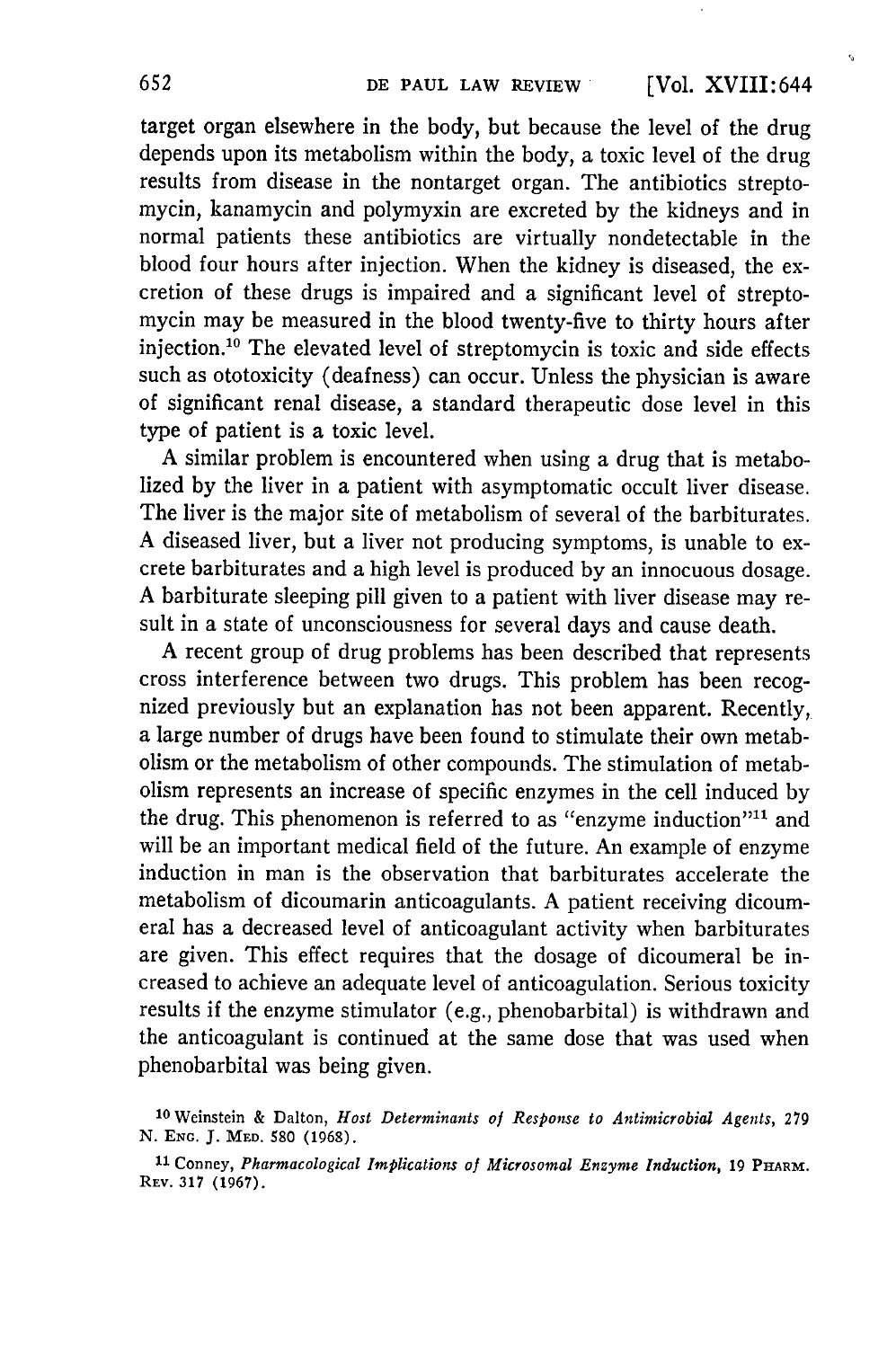# ALTERATION OF EXTERNAL ENVIRONMENT

An occult, acquired disease is frequently manifested by a change in the *external* environment. A common problem in medical practice is the discovery of cancer in a bone at the time of accidental fracture of the bone. A primary or metastatic tumor of the bone can reach an enormous size before the weakened framework spontaneously breaks. However, trauma may fracture the bone at the tumor site before the disease is apparent and problems of legal responsibility for the fracture, and, occasionally, questions of causation of a cancer by the trauma are raised. Single, isolated trauma is never a cause of cancer, but repeated trauma to the same area can be a cause of cancer. A nevus, the common pigmented mole, may become malignant (malignant melanoma) by repeated injury to the surface of the mole. For this reason, all moles located over pressure areas of the body should be removed. Repeated and intense exposure to sunlight, a type of trauma, is a cause of skin cancer. It is rare to see a basal cell carcinoma of the skin in any area of the body that is covered commonly from the sun.

A common medico-legal problem is the effect of *external* environmental change on the cardiovascular system. The relation of such factors as occupational stress, or emotional alteration to the occurrence of a myocardial infarction (heart attack) is unclear. Evidence supporting a causal relationship is confused by the multiple factors of racial incidence, inherited familial predisposition, dietary and exercise habits, and coexisting disease. In addition, the concept of prolonged asymptomatic disease is illustrated strikingly in the majority of these patients: postmortem studies invariably show a severe degree of atherosclerosis in multiple arteries of the body, indicative of a generalized disease of long duration.

#### SUMMARY

A change in the *internal* or *external* environment of the patient may cause a heretofore unrecognized asymptomatic disease to become overt and symptomatic. The disease may be inherited or acquired but in both cases the physician and patient are unaware of its presence until an environmental change occurs.

Limitations imposed on medical science by the sensitivity of current